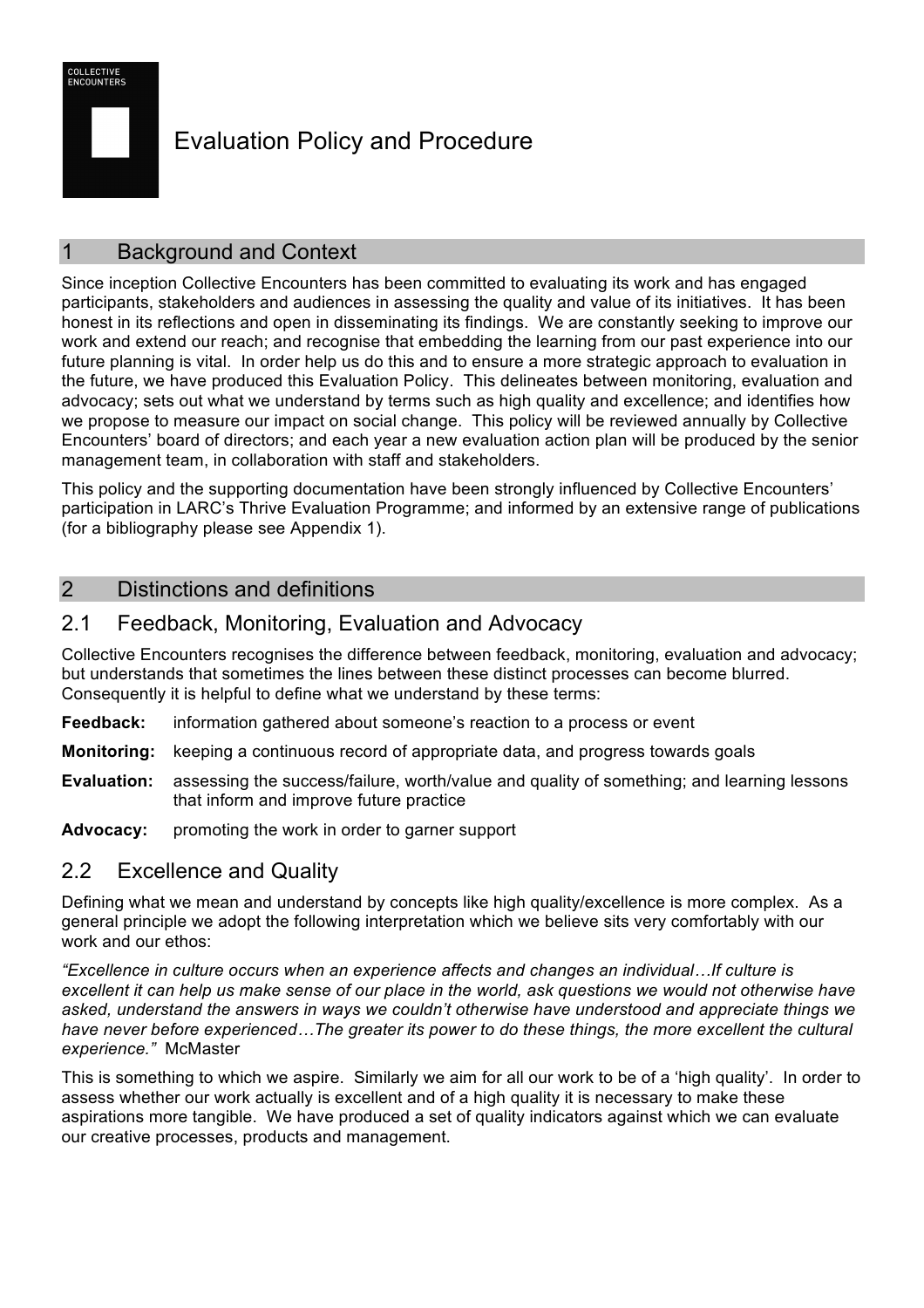## 2.3 Quality Indicators

#### Process

For Collective Encounters, a high quality process is

**Inclusive**: participants are treated equally and fairly; their contributions are valued and their differences are respected; the environment is safe.

**Creative:** the process involves artistic and creative development for all involved; it is exciting, fun and enriching; it increases understanding and appreciation of theatre and the arts.

**Challenging**: participants are encouraged to ask questions and explore ideas that they might not otherwise have done; and to try out new ways of tackling old situations.

**Empowering:** participants are supported to make sense of their place in the world, to think in different ways, to break down barriers and challenge received wisdom.

**Responsive:** to the needs of individuals and the group; as far possible, the process and subject matter are guided by participants; and there is a strong sense of ownership.

**Developmental:** the process offers opportunities for progression, the chance to develop new skills and affects or changes participants in a way that they deem positive.

#### Product

For Collective Encounters, a high quality product is:

**Exciting:** in its theatricality, invention, ambition and communication of ideas; reinforcing the value and distinctiveness of live performance.

**Provocative:** in stimulating its audience to think in new ways, ask questions they might otherwise not have asked, offering new insights to old problems, and challenging the status quo.

**Technically accomplished:** demonstrating an appropriate level of technical expertise, sound production values and seamless delivery.

**Important:** in helping us to make sense of our place in the world, lifting the audience above the realm of the day to day, offering something beyond simple entertainment; and holding the possibility of change.

#### Management

For Collective Encounters, high quality management is:

**Clear:** aims and objectives are set at the beginning of projects and all staff understand what they are working towards; job descriptions and management processes ensure that all staff understand their roles and responsibilities

**Consistent:** management and delivery processes follow consistent policies and procedures, which are able to be flexible and responsive where necessary

**Progressive:** opportunities are sought for CPD and progression for staff and freelancers where possible; new partnerships are sought out; new funding streams are explored; new areas of work identified.

**Collaborative:** everyone working with the company is treated fairly; lines of communication are open; staff and participants are involved in decision making; partnerships are nurtured effectively; creative processes are collaborative.

## 2.4 Social Change

All Collective Encounters work is focussed on contributing directly to positive social change. We believe that our society is inherently unequal and our work focuses on tackling this. For Collective Encounters social change can occur on three levels: personal, civic and political. In order to evaluate how successful our work has been in contributing to social change we have set out the kinds of transformations excellent theatre for social change can help to achieve.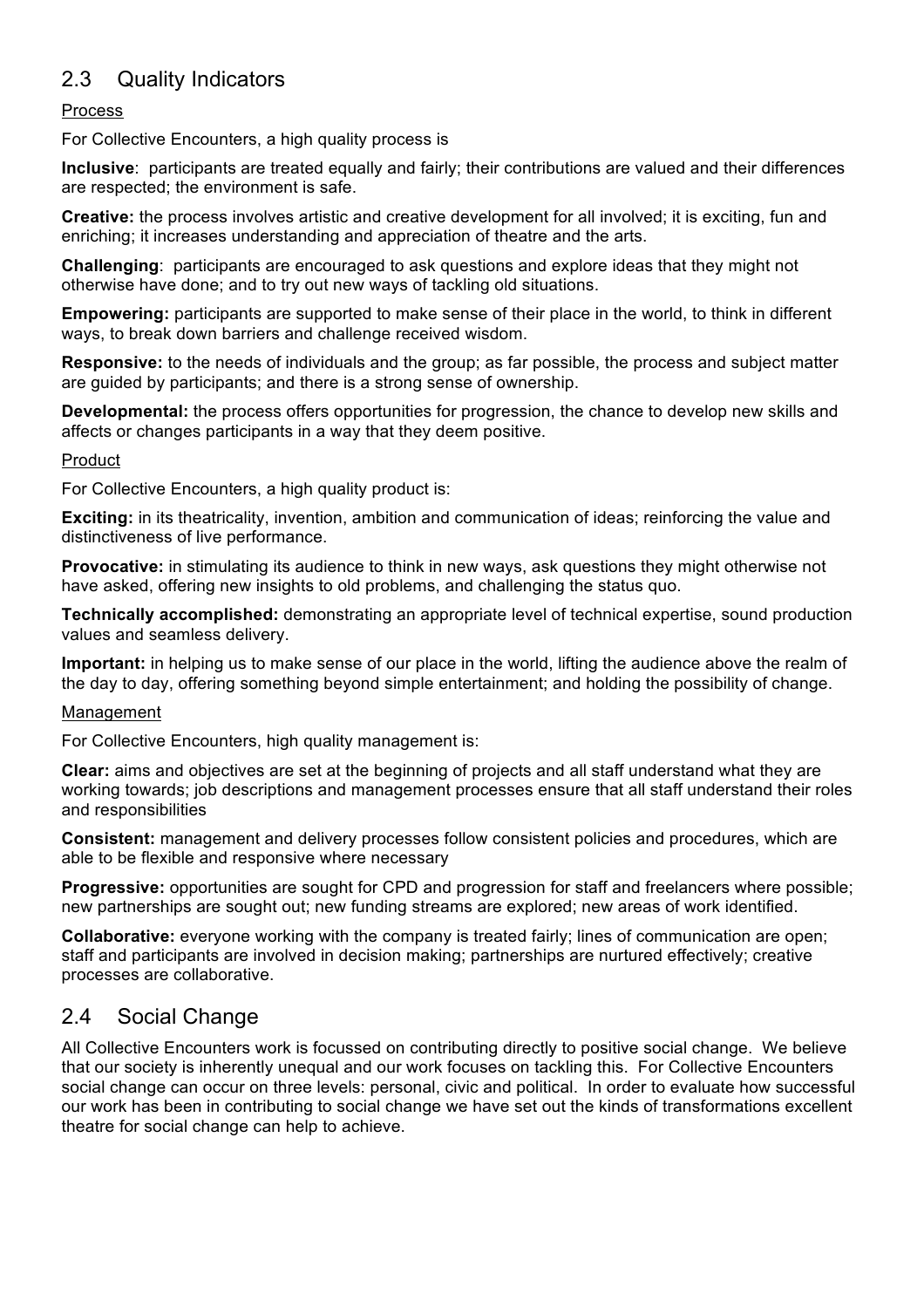## 2.5 Social Change determinants

Personal transformations are likely to include:

**Empowerment:** people feel that they have had their voices heard; that they and their opinions matter; that they have the capacity to bring about changes in their world; have widened their horizons and lifted their expectations; have an increased sense of self-determination and of how they are perceived by others

**Skills development:** people have learned new, or enhanced existing skills. These may be inter-personal skills, life skills, creative skills and/or subject/topic specific skills. They may have improved coping strategies and increased knowledge.

**Confidence and wellbeing:** people have increased self-esteem, self-belief; perhaps an increased optimism for the future; they may have improved physical and/or mental wellbeing; they may feel happier; and have an increased sense of achievement.

**Attitudinal change:** people think about things in new ways; are perhaps more open minded and more questioning; have an increased understanding of their rights and responsibilities as citizens; and an/or increased understanding of important life issues

Such transformations may help to alleviate the impact of poverty, improve life chances, lead to better educational attainment, improve job prospects, and result in happier, more active citizens.

Civic transformations are likely to include:

**Social capital and cohesion:** barriers have been broken down between groups; social isolation is lessened; new networks are formed and friendships are forged; there is an improved understanding of cultural difference; and increased tolerance.

**Identity and belonging**: group identity is formed or found; individuals identify themselves positively as part of a wider group or community; there is an increased sense of pride in the group or community; groups are self-defining.

**Attitudinal change:** perceptions of marginalised groups are improved; public awareness of an issue is raised.

Such transformations may contribute to improved local democracy and civic engagement, lower rates of crime and anti-social behaviour, regeneration, and stronger communities.

Political change is likely to include:

**Provision**: positive changes to the ways in which services are delivered.

**Policy**: positive changes to public/social/political policies.

**Culture:** positive changes to the operational culture of an organisation; or the prevailing mind-set of a community/group.

**Political activity:** an increase in people voting and becoming more actively involved in decision making/local democracy.

#### 2.6 Aims, Objectives, Outputs and Outcomes

All our projects will be clearly set out to distinguish between and articulate:

- **Aim:** the one over-riding aspiration of the project
- **Objectives:** the activities which will enable us to achieve this aim
- **Outputs:** quantifiable components which relate directly to the objectives

**Outcomes:** the changes that will be made; achievements in the progress towards our Aim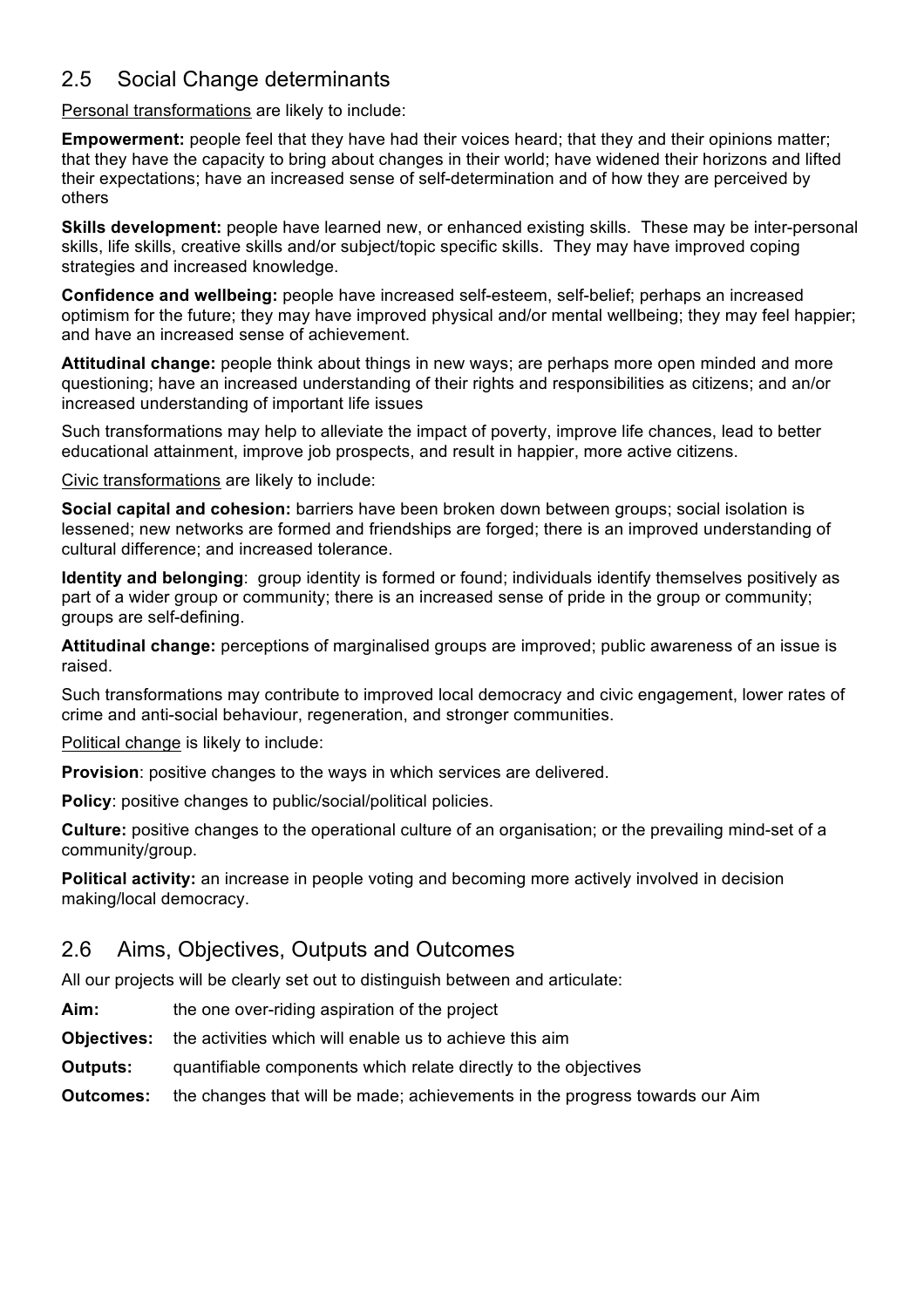## 3 Monitoring and Reporting: Data Collection

## 3.1 Intent and Sharing

We will collect appropriate statistical data from all aspects of our work in order for us to monitor project use, in line with our Equal Opportunities Policy, Diversity Action Plan and various funding agreements. The collection of this data will be at the discretion of the project coordinator and will not be invasive to participants or audience members.

Data will be shared with funders and stakeholders as and when required.

All monitoring forms referred to below are included in Appendix 2.

## 3.2 Workshops

Lead facilitators will be asked to complete monitoring documentation and to submit this in a timely fashion to the project coordinator. This will ensure we have up-to-date monitoring information as we need it and as we are required to report. It will also enable us to track project use and assess how we are doing in terms of recruitment, diversity and other targets. This in turn will help us to identify and trouble shoot potential problems and respond to changing or additional need.

For outreach workshops and short-term projects (less than 5 sessions) the lead facilitator will be asked to complete a Workshop Monitoring Sheet after each session and to submit this to the project coordinator.

For longer-term projects and on-going programmes the lead facilitator will take a weekly Register which s/he will pass to the project coordinator at their regular project management meetings. Towards the end of longer-term projects and at six-monthly intervals in on-going programmes the lead facilitator will work with the group to complete the Statistical Data Sheet. S/he will explain to the group why it is important for us to collect this data and how it will be used; and will invite participants to self-determine which 'boxes' they fit into. These will be passed to the project coordinator, who will invite staff to self determine and complete the other sections. The final completed statistical data sheet will be included in the End of Project Report (see below).

#### 3.3 Performances and events

Show Reports will be completed by the stage manager at each performance or event. These will be forwarded to the project manager who will take any necessary action and collate the data, inputting it into the statistical data sheet at the end of each project.

## 3.4 Annual Reporting

At the end of each year the project coordinator/s will submit their final statistical data sheet/s to the senior management team. The final statistics for the year will be collated and included in the company's annual report which will be disseminated to funders and stakeholders, and made publicly available via our website.

#### 4 Feedback

#### 4.1 Intent and Sharing

Collective Encounters is committed to gathering feedback from participants and audiences to help us improve the quality of our work and enable us to tailor the work more specifically to meet their interests and needs. We have consistently sought feedback from all stakeholders and used that feedback to inform evaluation, planning and development. This policy formalizes that process.

People offering written feedback or direct quotations will be asked for permission to use their words for advocacy and/or reporting purposes. Such feedback may be included in annual reports and other documents to be shared publicly.

Feedback will be informally given to and sought from partners at regular meetings throughout the project delivery.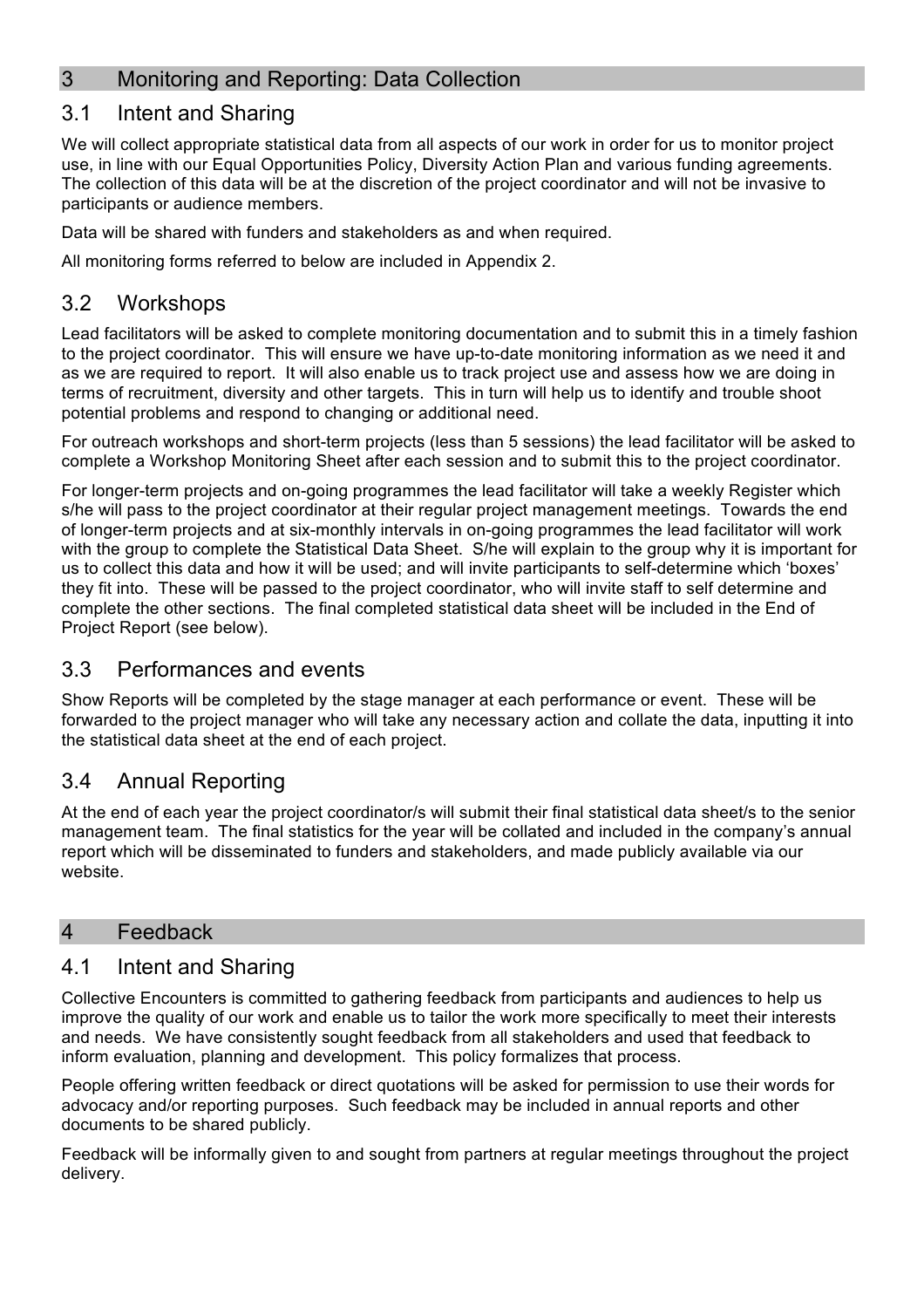## 4.2 Workshops

Every workshop session will end with brief creative feedback exercises during which participants will be invited to share what they've enjoyed or learned; what they'd like more of; what they'd like to do differently; and what they haven't enjoyed. This should last between 5-15 minutes depending on the length and nature of the session. Facilitators will be expected to respond to this feedback and ensure it influences their future work with the group.

For outreach workshops (lasting less than 5 sessions) this feedback will be noted down by the lead facilitator on the Workshop Monitoring Sheet. The facilitator will be expected to incorporate feedback from sessions into her/his practice and future planning and will be supported to do so by the project coordinator. The facilitator will also note her/his own feedback on the sheet as an aide memoire for future planning; and any feedback they may have for the company to improve our service delivery. This will be channelled by the project coordinator to the senior management team in the end of project report (see below).

For longer term and on-going projects facilitators be asked to complete monthly update sheets and to pass these onto the project coordinator and senior management team at regular project management meetings. As with all our work, they will be expected to build feedback into their planning and their work. Lead facilitators will also write a regular blog on the Collective Encounters website where they feedback their experience of the project and its progress to a wider audience. Participants will also be invited to blog in this way.

If participants wish to give feedback to Collective Encounters not via the workshop facilitator, they will have access to the project coordinator and/or the Artistic Director at regular points in person and also via phone or email.

#### 4.3 Performances and Events

Audience Feedback Sheets will be distributed by the stage manager at the end of each performance. These will invite the audience to feedback their thoughts on the quality, content, context and experience of the show, and will explain how that feedback might be used. These will be collated by the project coordinator, then fed back to the creative team (including performers) and the senior management team.

Feedback will be gathered from the performers and artists involved as to their assessment of the quality of the piece and their experience of the process. This will be gathered through structured group discussion facilitated by the project coordinator. Notes will be kept and fed into the final report.

#### 5 Evaluation

#### 5.1 Values

We recognise that the cycle of any project includes planning, delivery and evaluation.

We believe that good evaluation will help us to understand what we are doing well, where we struggle, what we are achieving and what impact we're having. It will help us to consistently develop and improve our work; support innovation; and enable us to contribute more effectively to the wider field.

We will draw on and value direct testimony from those who have engaged with us, and strive to find imaginative ways of capturing the qualitative experience. These stories will provide a vital measure of impact, helping us to assess cultural and social value. We will give equal weight to the responses of all involved, regardless of professional, or other, status affording no monopoly on insight or judgement.

We will be open and honest with everyone involved in the evaluations as to why we're evaluating the work and how any arising reports will be used. Usually our evaluations will be distributed to stakeholders and funders; all who have been involved in the evaluation process or part of the project in question; and made publicly available on our website. Elements of the reports maybe re-worked to be published more widely in order to contribute to debate in the wider field. Before reports are published, we will negotiate with those who have contributed their views for accuracy, fairness and relevance.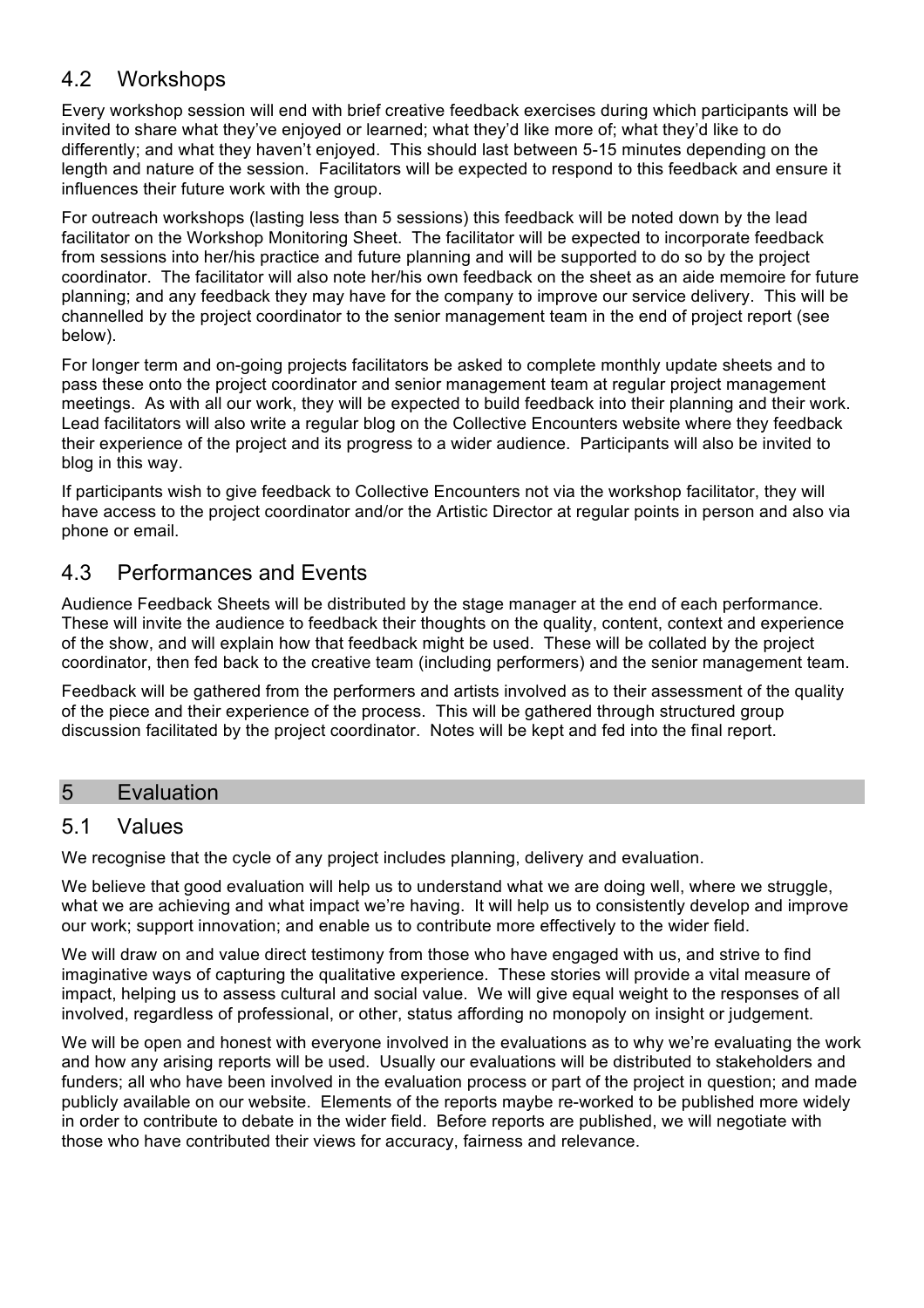## 5.2 Process of Annual Evaluation

At the beginning of each year the senior management team will set out the creative, political and strategic aims of the year's programme. Within this framework, each of our projects will have its own set of aims and objectives, which draw on our quality indicators and social change determinants, and, as outlined above, are informed by our partners and participants. Each project will be evaluated against these aims and objectives; will incorporate feedback from all stakeholders, and will be written up by the Project Coordinator in an End of Project Report (for a template for this report see Appendix 3) which will be made available to all stakeholders.

In addition to this report, each year, after consultation with staff and stakeholders, the senior management team will produce an annual evaluation plan. This will identify which projects will be subject to additional evaluation. Projects may have an additional evaluation question with a specific focus, with the intention of helping us learn something new about our work. The evaluation plan will identify additional evaluation strategies/approaches to be used on specific projects. For instance, which projects will use peer review, post-show audience follow up, focus group discussion and other techniques. We will aim use a wide range of creative methodologies to evaluate and gather feedback on our work. We will strive to ensure that the processes we employ are not burdensome to the people involved and that they in no way impair enjoyment of the creative process or product; we will support artists to use their creativity in developing interesting approaches to evaluation.

At the end of the year the senior management team will draw on these reports to produce an end of year report which will evaluate the company's success in achieving its creative, political and strategic aims for the year. The learning from this will directly inform planning for the following year.

#### 5.3 Evaluating short to medium term outreach projects (between 5 sessions > 6 months)

Clear objectives will be agreed during the set up for each project through discussions between Collective Encounters and the partner organisation/s. These will be communicated to participants in an early session; and time will be taken at this point to creatively explore what the participants hope to get out of the project. These ideas will subsequently be fed into the project objectives in the relevant documentation.

We will conduct a one-session evaluation at the end of each outreach project. This will offer a post-event de-brief for the participants; and will enable us to gather feedback that will help us:

- continue to improve and develop our work
- understand how participants have experienced the project and what they got out of it<br>• understand how far they feel we have achieved our objectives
- understand how far they feel we have achieved our objectives

The artist/s leading on the project will reflect upon their own experience of the project and consider how far they feel we have achieved our project objectives. They will combine their own analysis with the feedback from the group and may be collated in writing or in a short audio/visual file and will be used to inform the End of Project report.

#### 5.4 Evaluating long-term and on-going programmes (6 months +)

Participants on all our long-term and on-going programmes will be made aware of the programme objectives either at the beginning of the project or during an induction process if they join the group later in its development. All participants will be invited, at the beginning of their involvement, to set their own personal objectives.

Workshop feedback will be used at every session, as outlined above. At approximately 6 monthly intervals a dedicated session will explore how participants feel about the programme, if it's meeting its objectives, if they're achieving their personal objectives; and what we could do to enhance and improve the programme.

At the end of long-term programmes a full session will be dedicated to evaluating how successful the programme has been in achieving its objectives; if there were any surprising or unexpected outcomes; and garnering any other relevant evaluative feedback. This will usually involve both the lead facilitator and another member of the creative team to be identified by the Artistic Director.

Evaluation will be sought from the artist/s who have delivered the project; project partners and other relevant stakeholders. This will be combined into the End of Project report outlined above.